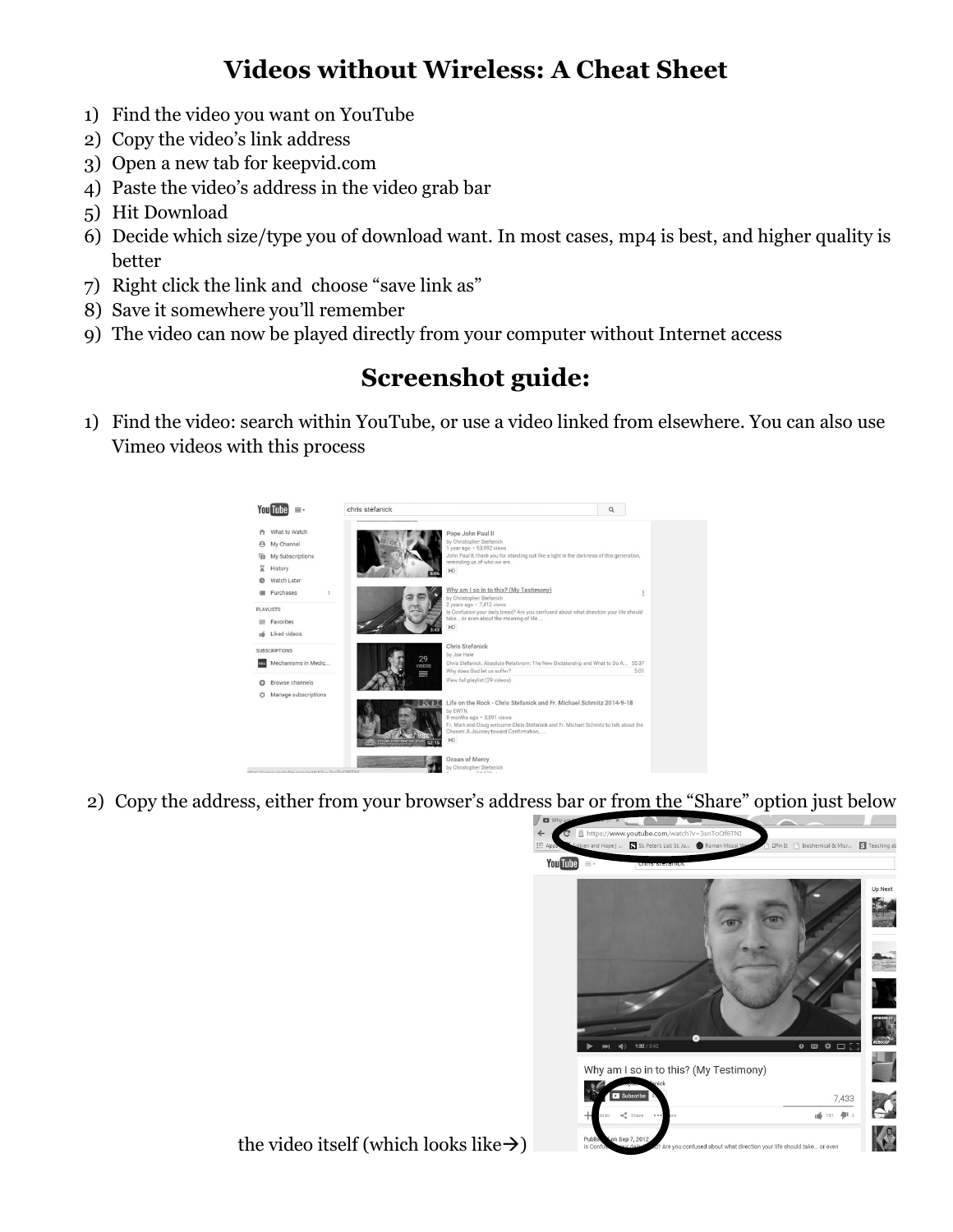## 3) Open a new tab for keepvid.com

| Why am I so in to this? (M x ) ^ KeepVid: Download online x |                                                                                                                                                              |                                                                                                                                                                                                                                                                                                                                                                                                                       |                   |                 |                |                                            |                 |             |
|-------------------------------------------------------------|--------------------------------------------------------------------------------------------------------------------------------------------------------------|-----------------------------------------------------------------------------------------------------------------------------------------------------------------------------------------------------------------------------------------------------------------------------------------------------------------------------------------------------------------------------------------------------------------------|-------------------|-----------------|----------------|--------------------------------------------|-----------------|-------------|
| Reepvid.com<br>$\times$<br>→<br>$\leftarrow$                |                                                                                                                                                              |                                                                                                                                                                                                                                                                                                                                                                                                                       |                   |                 |                |                                            |                 |             |
| ::: Apps                                                    |                                                                                                                                                              | Tolkien and Hope     St. Peter's List: St. Jo  In Roman Missal Webi  in DPin It [1] Biochemical & Micr                                                                                                                                                                                                                                                                                                                |                   |                 |                | S Teaching about mar (b USCCB - (FLWY) - R |                 | » C Other b |
|                                                             | KEEPVID                                                                                                                                                      | <b>EXTENSIONS</b>                                                                                                                                                                                                                                                                                                                                                                                                     | <b>WEBMASTERS</b> | <b>PROGRAMS</b> | <b>UPDATES</b> | <b>HELP</b>                                |                 |             |
|                                                             |                                                                                                                                                              | enter the link of the video you want to download: e.g http://www.youtube.com/watch?v=bMUxpTb_wWc                                                                                                                                                                                                                                                                                                                      |                   |                 |                |                                            | <b>DOWNLOAD</b> |             |
|                                                             |                                                                                                                                                              |                                                                                                                                                                                                                                                                                                                                                                                                                       | Advertisement     |                 |                |                                            |                 |             |
|                                                             |                                                                                                                                                              | <b>+ DOWNLOAD</b>                                                                                                                                                                                                                                                                                                                                                                                                     |                   | <b>PLAY NOW</b> |                | <b>i</b> Livid                             |                 |             |
|                                                             | About                                                                                                                                                        | KeepVid Video Downloader is a free web application that allows you to download videos from sites like YouTube, Facebook, Twitch.Tv, Vimeo, Dailymotion and<br>many more. All you need is the URL of the page that has the video you want to download. Enter it in the textbox above and simply click 'Download'. KeepVid<br>will then fetch download links in all possible formats that the particular site provides. |                   |                 |                |                                            |                 |             |
|                                                             | <b>Updates</b><br>13/04/2015 [FIXED] D youtube.com<br>09/04/2015 [FIXED] D youtube.com<br>20/02/2015 [FIXED] poutube.com<br>28/12/2014 [FIXED] 28/outube.com | Some videos not converting to MP3<br>Some videos giving a blank page or the "videoplayback.txt" error<br>Server-side download link fetching not working.<br>28/12/2014 [FIXED] Soundcloud.com Title, 0:00 and download links not working.<br>Server-side download link fetching not working.                                                                                                                          |                   |                 |                |                                            |                 |             |

4) & 5) Paste the video's address into the video-grab bar & hit Download\* (see note!)